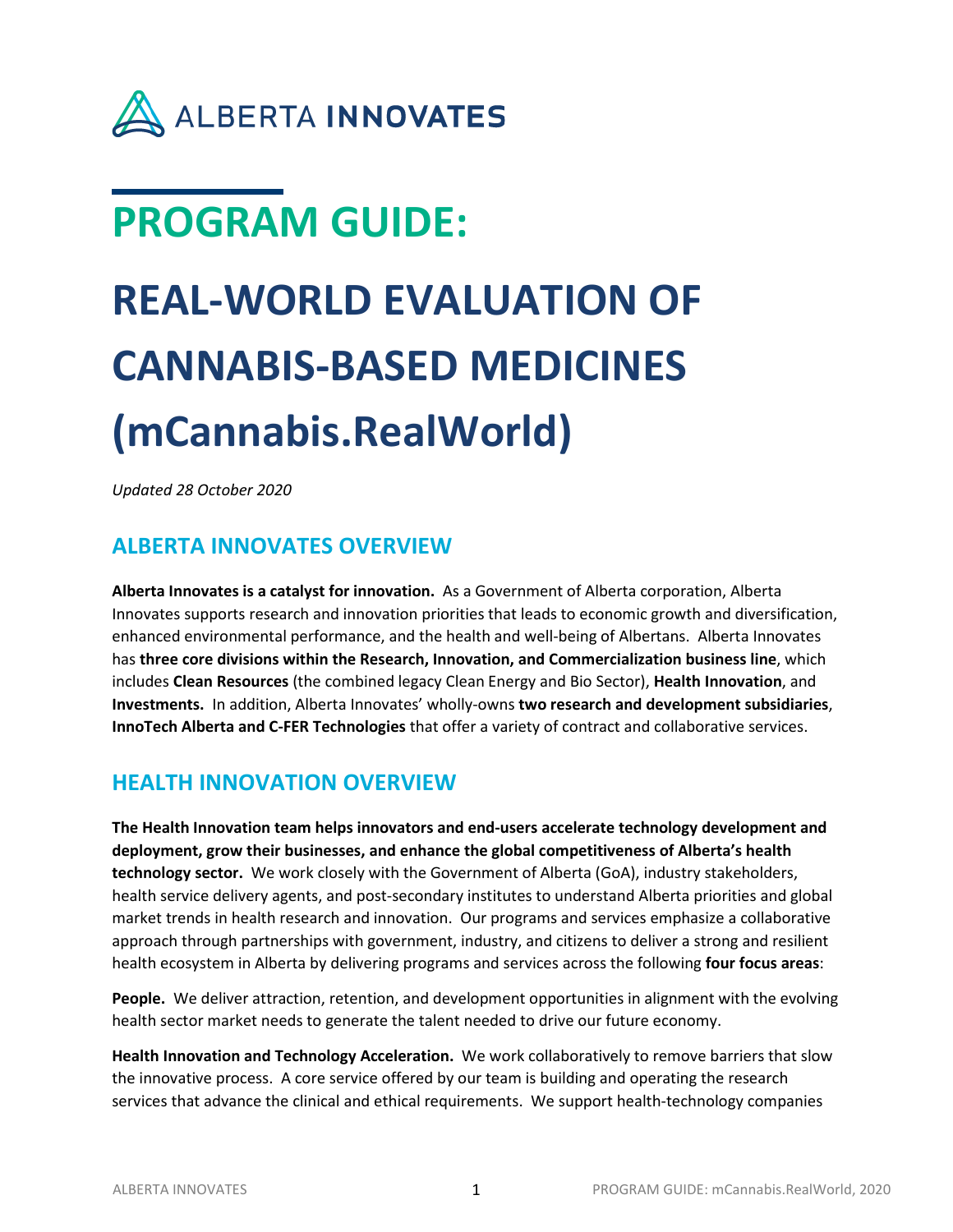with market access by providing opportunities for development, health system partnerships, and realworld data generation.

**Health System Transformation.** We work closely with patients, health care delivery professionals, researchers, industry, and community partners to facilitate the development as well as the adoption of novel solutions that will transform health care delivery for patients in Alberta. This includes testing and scaling novel models of care, leveraging digital and data-enabled technology to enhance care, and empowering patients and providers to self-manage their own care when it is possible.

**Emerging Health Opportunities.** Health is a complex industry powered by cutting-edge innovation and driven by global trends in both healthcare and technology. We are responsive to emerging opportunities in new strategic areas; spanning the commercialization spectrum from discovery to development to market adoption.

## **PROGRAM OVERVIEW**

## **Background**

Cannabis is the most widely consumed psychoactive substance worldwide, $<sup>1</sup>$  yet its role as a therapeutic</sup> agent and its health impacts on society are poorly understood. Now more than 30% of the world, including Canada, has decriminalized or legalized cannabis.<sup>2</sup> Legalizing cannabis in the absence of robust clinical evidence magnifies knowledge gaps for patients, clinicians, and policymakers to make evidencebased decisions. Cannabis' complex chemistry and pharmacology is another important factor that challenges the ability to make informed decisions. Cannabis has been reported to contain more than 560 chemicals,<sup>3-6</sup> however very few have been extensively studied either alone or in combination. Despite limited scientific knowledge, over 329,000 Canadians are evaluating medical cannabis<sup>7</sup> and have self-reported to use cannabis-based products for more than 300 different medical conditions and more than 70 associated symptoms.<sup>8</sup> Therefore, an urgent need to close clinical or policy knowledge gaps and overcome limitations to make evidence-based decisions regarding safety and efficacy is at the forefront.

An approach to understanding the safety and efficacy of cannabis on a large scale is through postmarket (i.e., after regulatory approval) studies using real-world data. Real-world data are data sources that relate to a patient or citizen's health status and / or delivery of health care routinely collected from a variety of sources,<sup>9</sup> typically outside of randomized clinical trials. Real-world data can provide evidence about the health outcomes of diverse patient populations in a real-world setting and provides important economics insights to inform health or policy decisions. Examples of real-world data include, but are not limited to: electronic medical records, insurance claims, billing activities, health surveys, patient registries, social media, consumer records, health apps, and mobile devices.<sup>10</sup>

## **Program Details**

The Real-World Evaluation of Cannabis-Based Medicines (mCannabis.RealWorld) Program builds on the success of the Exploring Cannabis-based Medicines and Tools Program launched in 2019.

The mCannabis.RealWorld Program will fund projects that seek to address a well-defined and significant clinical or policy problem or need using real-world data.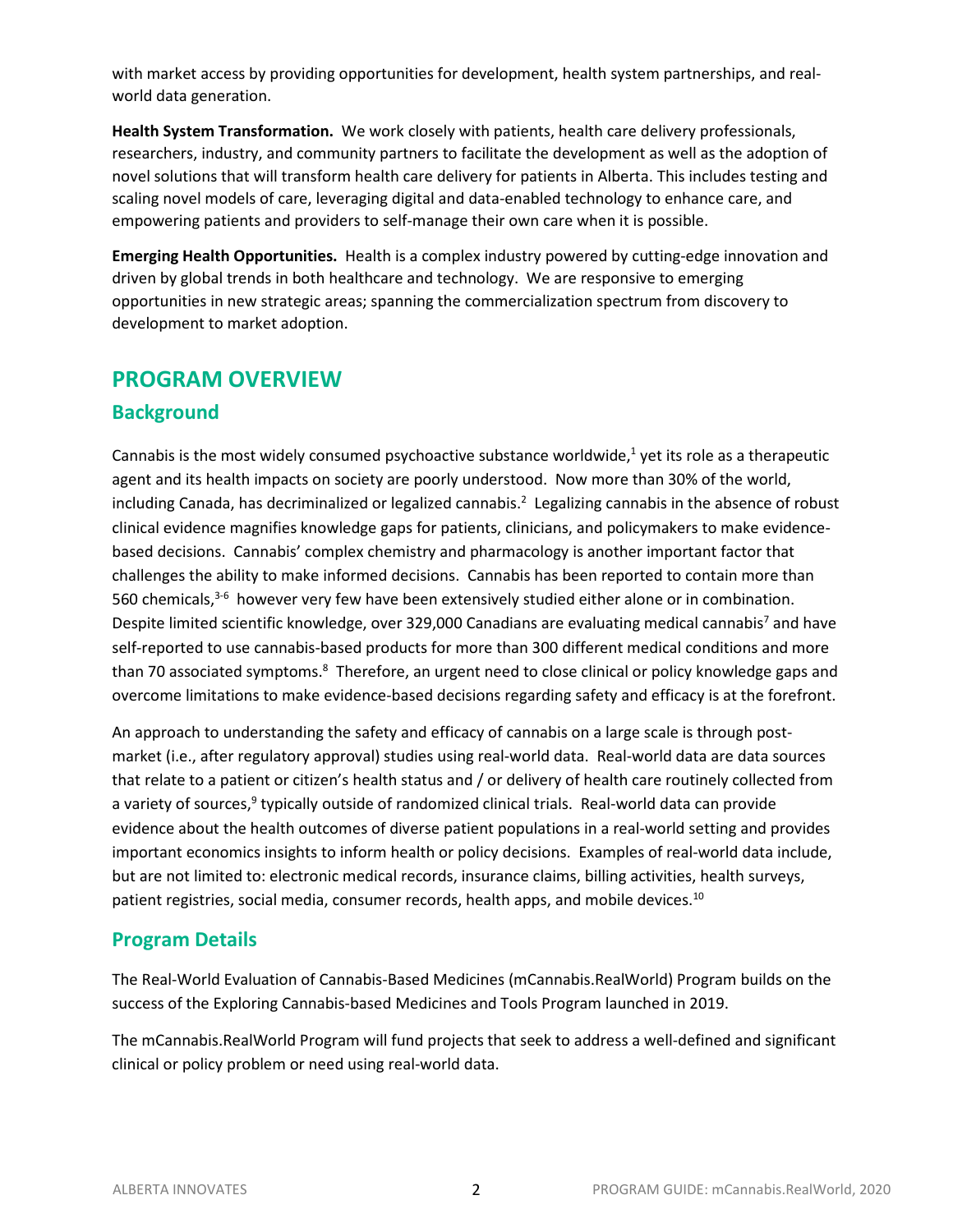

Scheme illustrating how Alberta Innovates' is addressing evidence gaps for medical cannabis use and alignment with a typical drug development process. The original mCannabis program launched in 2019 focused on the pre-clinical setting (gray). The current program addresses the post-market or real-world setting with an emphasis on digital or data-enabled innovation (green). Thus, providing "digital" feedback to pre-clinical and clinical settings. Traditional clinical studies (phases 1 – 3) are out-of-scope for this call (black).

Alberta Innovates will contribute up to \$300,000 CAD to support approved projects over a maximum term of 24 months. Successful Expression of Interest (EOI) applicants will have an opportunity to receive feedback from a unique Strengthening Panel composed of industry members, clinicians, health care research supports, and other research facilitators or data custodians to gain insights on market need or problem, available data sets, method design, and opportunities to collaborate (more details can be found below in the How to Apply, page 10 and Strengthening section, page 11). Successful EOI applicants will be eligible to receive up to \$10,000 CAD to support proposal development.

#### Important Dates:

| EOI<br><b>Application</b><br><b>Deadline</b> | <b>EOI Decision</b> | <b>Strengthening Panel</b> | <b>Full Proposal</b><br><b>Application</b><br><b>Deadline</b> | <b>Full Proposal</b><br><b>Decision</b> |
|----------------------------------------------|---------------------|----------------------------|---------------------------------------------------------------|-----------------------------------------|
| October 7,                                   | Early November      | November 23 and 26,        | December 16,                                                  | February                                |
| 2020                                         | 2020                | 2020 (expected)            | 2020                                                          | 2021                                    |

*The Real-World Evaluation of Cannabis-Based Medicines Program supports projects that addresses a well-defined clinical or policy challenge and seeks to generate data, analyze data relationships, or curate data in a real-world setting.* 

## **How the Program Works**

#### **Eligibility**

#### **(a) Applicant Eligibility Criteria**

To qualify as an Applicant, an entity must be:

- an accredited post-secondary institution, a not-for-profit corporation, or a health delivery agent;
- a legal entity with up to date corporate filings\*:
	- incorporated in Alberta; or
	- a General Partnership, Limited Partnership, or Limited Liability Partnership registered in Alberta;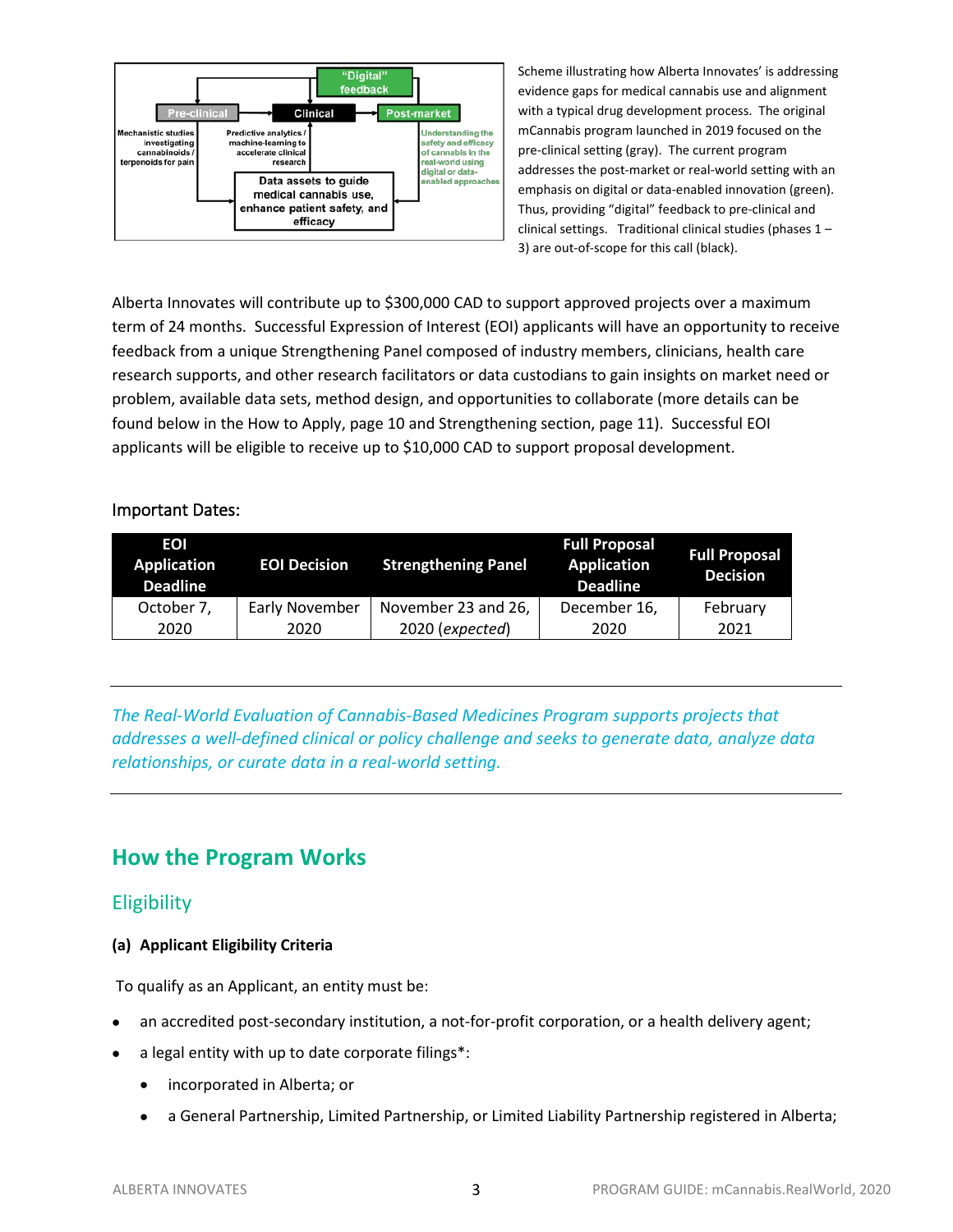- demonstrate significant physical and corporate operational presence in Alberta, including appropriate Alberta ownership, and discernable intent that operational benefits will flow primarily within the province of Alberta;
- Be in good financial standing with Alberta Innovates and its subsidiaries InnoTech Alberta and C-FER Technologies.

\**Please note, Alberta Innovates will perform a corporate search and may also seek bankruptcy and litigation searches.*

#### **(b) Project Eligibility Criteria**

To qualify for funding all projects must:

- include at least one clearly defined and significant clinical or policy problem or need that has relevance to Alberta;
- generate new data, analyze data relationships, or curate real-world data to support the problem statement;
- present a reasonable plan to provide access to the research outputs including new datasets, databases, or other data sources for broader use
- contain a digital or data-enabled component that is relevant to the real-world;
- present a reasonable plan with appropriate methods to address the problem and inform any barriers to adoption;
- include key Project milestones based on measurable goals and deliverables, stepped with critical "go / no-go" decision points;
- be completed within the 24-month term
- be able to provide a non-confidential graphical abstract; and
- submit to other criteria that Alberta Innovates may develop from time to time.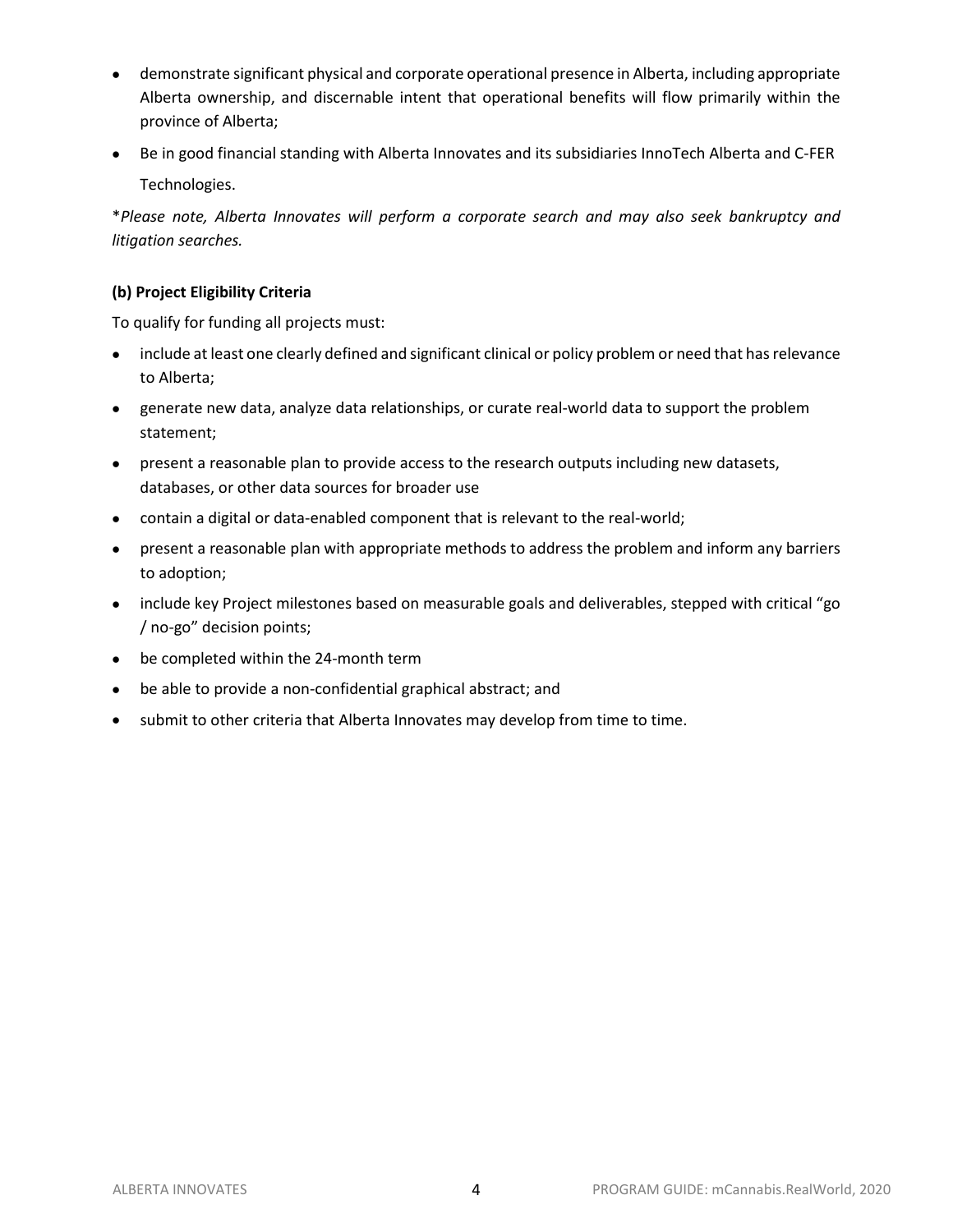## Program Objectives and Performance Measurement

The mCannabis.RealWorld Program aims to understand the safety and efficacy of cannabis at the patient or population level in a real-world setting. In addition, the Program aims to power research efforts by encouraging collaboration between Alberta academic institutions, clinicians, patients, and industry.

*Over the life of a Project, Alberta Innovates employs an active Project management philosophy, regularly monitoring performance and supporting the Applicant to reach their objectives. Funding is tied to results and is informed by milestone reporting.* 

Once Projects are completed, Alberta Innovates continues to monitor performance for five (5) years to accurately evaluate the economic, social and health benefits realized for the province.

All Investment Agreements outline performance indicators tracked over the course of the Project and the responsibilities of the Applicant to report on outcomes subsequent to the completion of the Project.

Alberta Innovates has a common set of performance metrics it monitors, both at the individual Project level and for the aggregate Program. These are highlighted on the next page.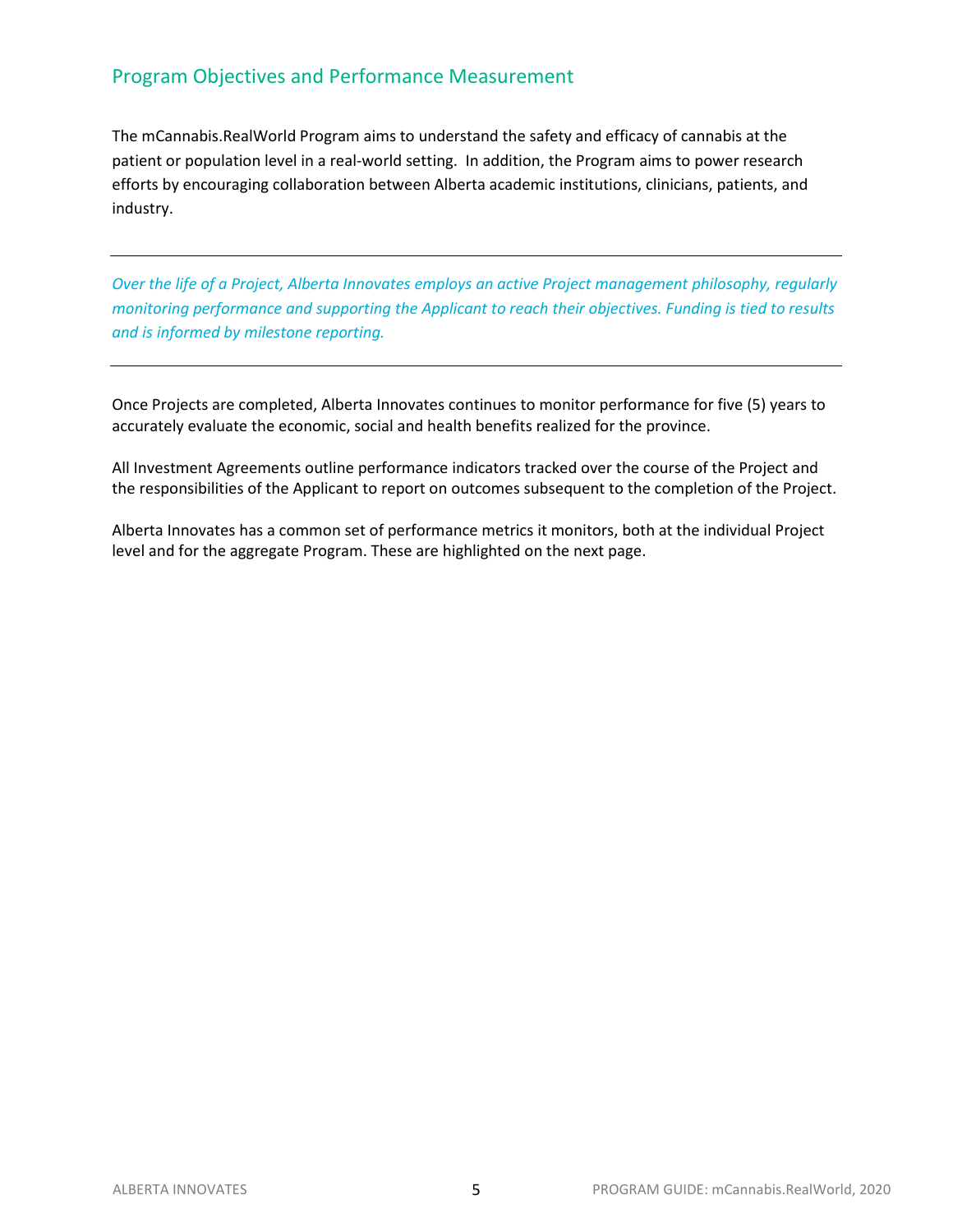## **Objectives and Performance Metrics**

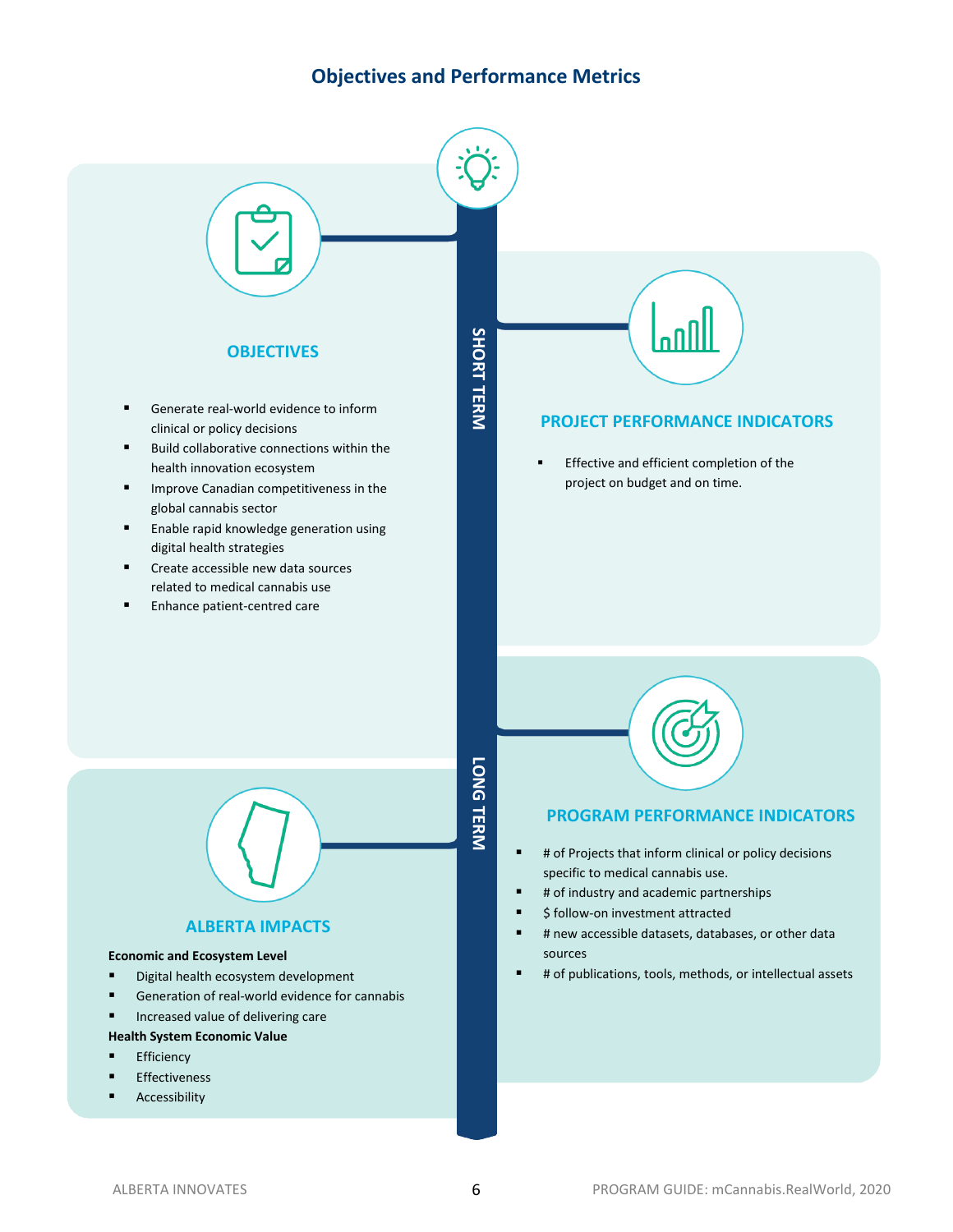## How Funding Works

#### **(a) Project Funding**

Alberta Innovates' Investment to a successful Applicant is up to \$300,000 CAD per Project for a term not to exceed 24 months. Successful EOI Applicants will be eligible for up to \$10,000 CAD in full proposal development funds. The funds are provided to cover Eligible Expenses only. Industry partnerships are encouraged. Funded projects will be required to provide a graphical abstract.

Disbursement of Alberta Innovates' Investment is determined on a case by case basis depending on the risks and needs of each successful Project, but funds will only be disbursed upon approval of required Progress and Final Reports.

*Alberta Innovates will contribute up to \$300,000 CAD to support approved Projects over a maximum term of 24 months. Successful EOI Applicants will be eligible for up to \$10,000 CAD in full proposal development funds.* 

#### **(b) Eligible and Ineligible Expenses**

Alberta Innovates only funds reasonable costs incurred after the Effective Date on an Investment Agreement with you. Any costs incurred prior to the Effective Date in the Investment Agreement, or costs greater than market prices are deemed ineligible. Costs must be incurred between arm's length entities. Please refer to our standard form Investment Agreement found on ou[r website](https://albertainnovates.ca/programs/mcannabisrealworld/) to get an indepth understanding of eligible and ineligible costs.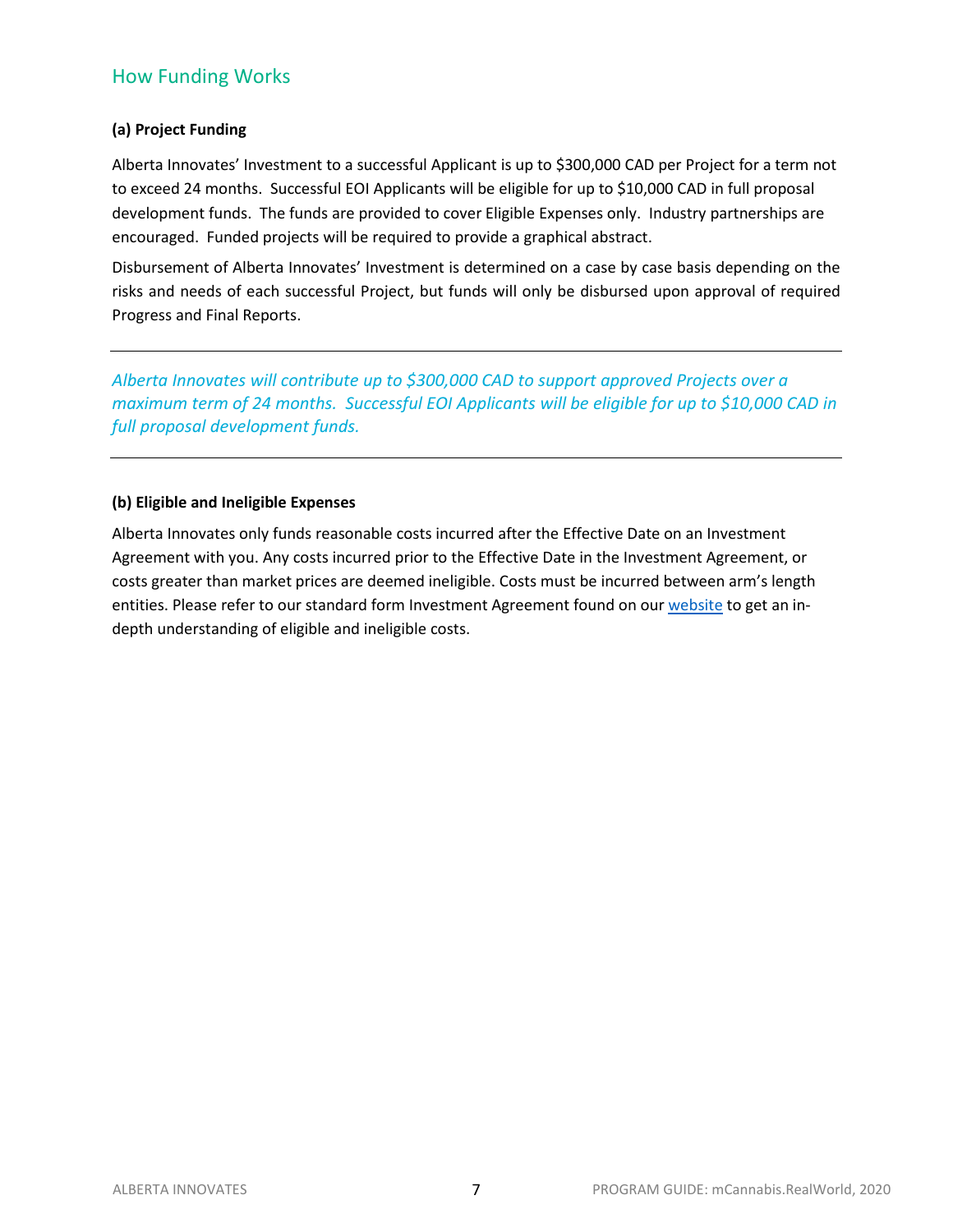### **HOW TO APPLY**



## **STEP 1** Expression of Interest Application (Stage 1)

**Deadline: October 7th, 2020 at 4:00 PM MST**

**Adjudication:** EOIs will be reviewed by November 4th, 2020. Successful applicants will be notified and be invited to proceed to Stage 2 (Full Proposal) and be invited to present to a proposal strengthening panel.

**Applicants are strongly encouraged to check Alberta Innovates Program website to access available data resources (supplied by volunteer panel members).**

**Successful EOI applicants:**  Eligible for up to \$10,000 to support full proposal development.



**STEP 2** Strengthening Panel

**Strengthening Panel dates: 23 and 26 November 2020 (***Expected***)**

#### **Intent:**

1) To provide feedback to applicants on problem, method design, data sources, and relevance. 2) Explore opportunities to collaborate. 3) Not to adjudicate.

#### **Format:**

Virtual and closed meeting 15 min oral presentation 30 min panel feedback

**Successful EOI applicants:** At least one member of the team must present at a strengthening panel meeting.



## **STEP 3** Full Proposal (Stage 2)

**Deadline: December 16th, 2020 at 4:00 PM MST**

**Adjudication:** Detailed full proposals will be reviewed by a panel of external experts by early February 2021. Full proposals must have consistent scope with approved EOI; otherwise may be excluded from competition. Funding announcements and agreements expected by March 31, 2021.

**Questions:** Applicants are encouraged to discuss with senior business partner (contact details below on page 12).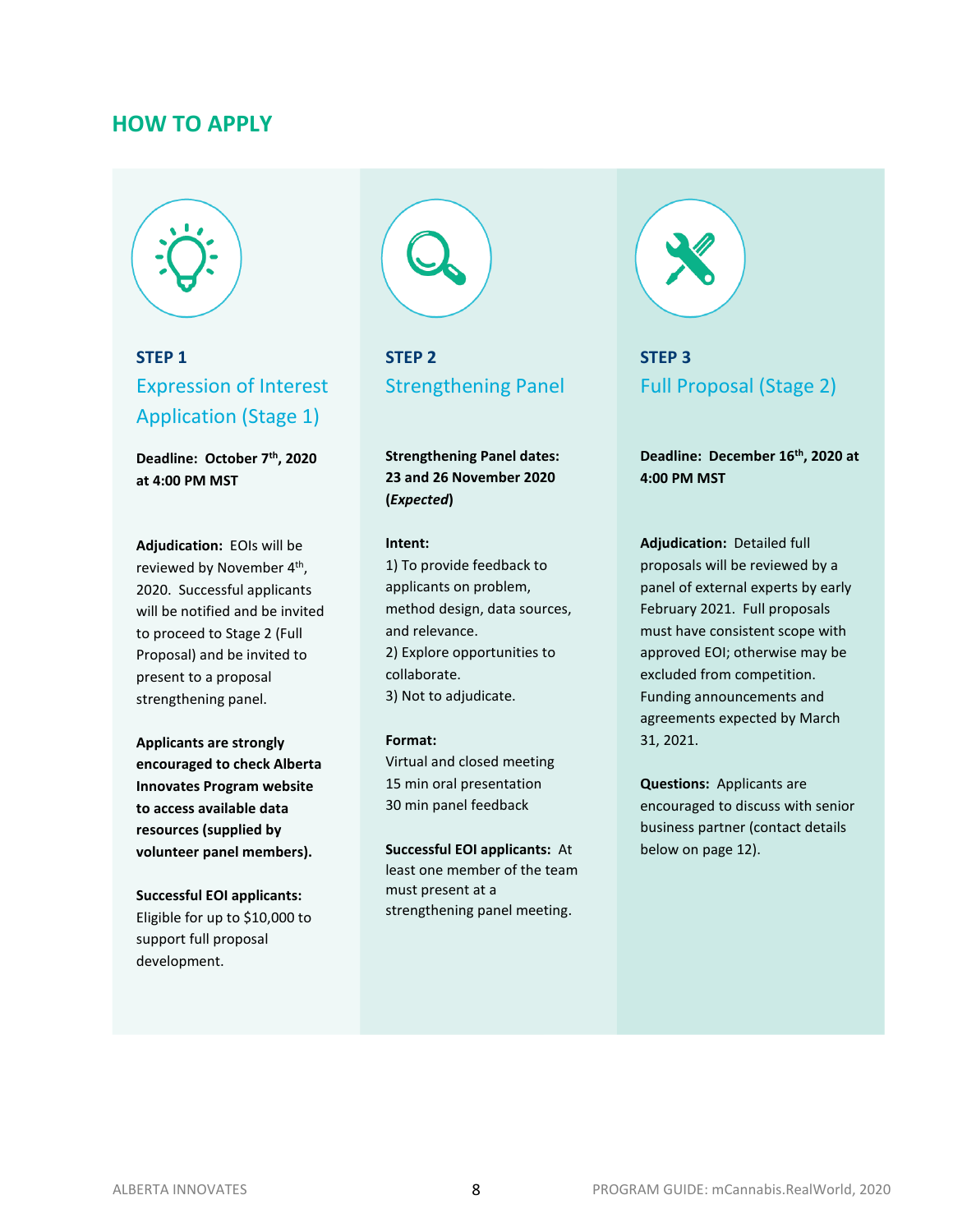## **STRENGTHENING PANEL**

The composition of the strengthening panel is a mix of industry, clinicians, academics, and health-care delivery agents (logo representations below). The role of the unique strengthening panel is to provide feedback on the proposal and identify opportunities to collaborate. The strengthening panel is not an adjudication process. The format of this virtual session would be a 15-minute oral presentation followed by a 30-minute two-way conversation. Successful Stage 1 Applicants will be provided an outline to help structure their presentation.

#### **Current members**



## **EVALUATION PROCESS**

Alberta Innovates leverages internal staff and external expert reviewers to evaluate the Applications submitted. Alberta Innovates evaluates promising projects based on criteria related to the **opportunity**, **impact potential**, **project design**, and **innovative use of real-world data**. Detailed evaluation criteria are outlined in the online Application form.

Alberta Innovates retains sole right to determine the evaluation process and does not disclose the names of its external reviewers to ensure their objectivity and impartiality. All external parties are subject to both confidentiality and conflict of interest policies set by Alberta Innovates.

*The assessment criteria and all investment decisions are at the sole discretion of Alberta Innovates.*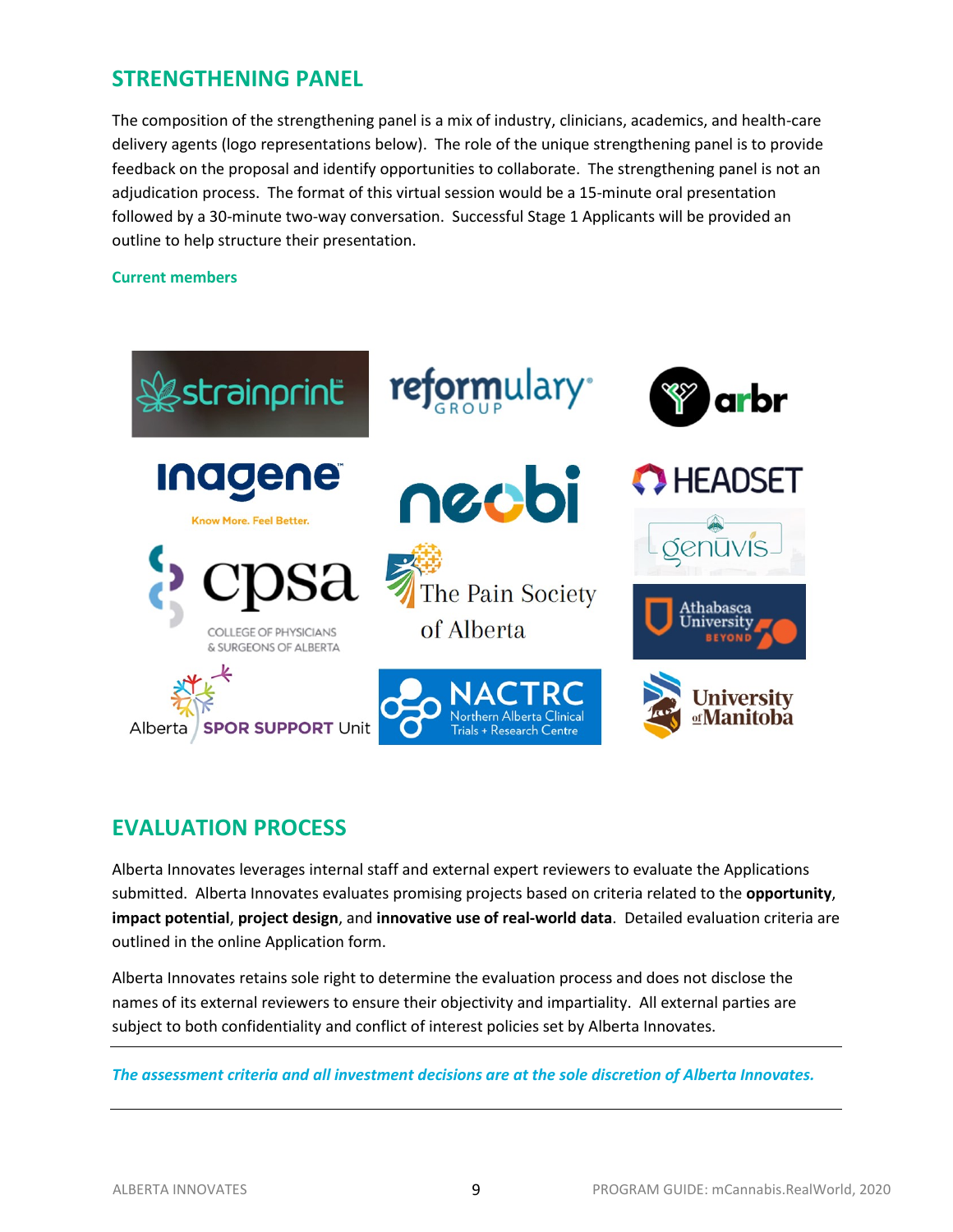## **TERMS AND CONDITIONS**

This program guide is intended as a high-level overview of the Program. It provides interested Applicants with a roadmap of what to expect over the lifecycle of a Project, from the announcement of the Program, through the Application stage, during the Project and post-completion. Should you have any questions about this guide or what is expected, please contact Alberta Innovates. Please be aware Alberta Innovates may modify this guide from time to time in keeping with any changes to the Program.

Alberta Innovates will only correspond in writing and provide copies of the Application to the person named in the Application form as the one authorized to speak for the Applicant.

Once we have evaluated and approved an Application for funding, Alberta Innovates will require the Applicant to sign our standard form Investment Agreement. The Investment Agreement sets out in detail the roles, responsibilities, and obligations of the various parties to ensure a successful Project. Alberta Innovates will not provide any funding until the Investment Agreement has been signed by all parties.

Alberta Innovates will only fund Applicants who have satisfied all eligibility criteria. Meeting the eligibility criteria does not guarantee access to funding, and all funding decisions will be made by Alberta Innovates at its sole discretion.

## **DIVERSITY, EQUITY, AND INCLUSION (DEI)**

Alberta Innovates believes the Research and Innovation ecosystem is stronger and more sustainable when it is broadly reflective of the overall diversity of our community and therefore embraces the principles of Equity, Diversity and Inclusivity.

## **CONTACT INFORMATION**

**Sunil Rajput, BSc MSc PhD** *Senior Business Partner* Health Innovation Phone: 780-603-3905 Email: [Sunil.Rajput@albertainnovates.ca](mailto:Sunil.Rajput@albertainnovates.ca)

Version 2 – This version supersedes previous versions.